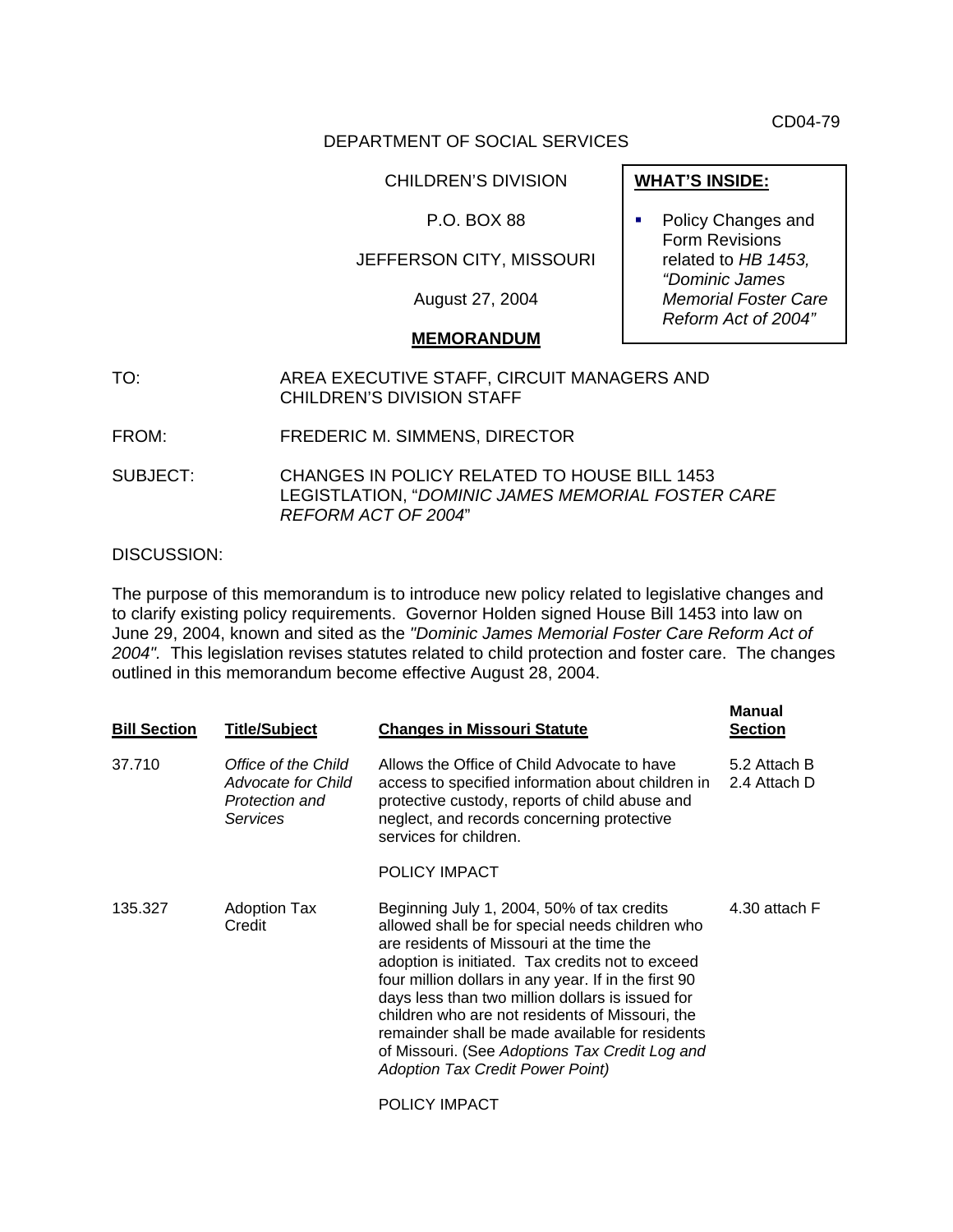| <b>Bill Section</b>             | <b>Title/Subject</b>               | <b>Changes in Missouri Statute</b>                                                                                                                                                                                                                                                                                                                                                                                                                                                                                                                        | <b>Manual</b><br><b>Section</b>                                       |
|---------------------------------|------------------------------------|-----------------------------------------------------------------------------------------------------------------------------------------------------------------------------------------------------------------------------------------------------------------------------------------------------------------------------------------------------------------------------------------------------------------------------------------------------------------------------------------------------------------------------------------------------------|-----------------------------------------------------------------------|
| 167.020                         | <b>Homeless Child</b><br>or Youth  | Modifies the term "homeless child or youth" to<br>include children and youth under age 21 who:<br>are sharing housing with others, living in<br>motels, hotels, or emergency shelters, or<br>who are awaiting foster care placement;<br>who have a primary nighttime residence that<br>$\bullet$<br>is not designed for regular sleeping<br>accommodations;<br>are living in cars, public spaces, abandoned<br>$\bullet$<br>buildings, or similar settings; and are<br>migratory.                                                                         | 4.21.8<br>7 Glossary                                                  |
| 192.016<br>453.060.5<br>453.061 | <b>Putative Father</b><br>Registry | DHSS shall establish a Putative Father Registry.<br>Removes John Doe clause and requires a<br>search of the Missouri Putative Father Registry<br>to determine if a man has filed or been<br>registered with the registry.                                                                                                                                                                                                                                                                                                                                 | No Policy<br>Changes                                                  |
|                                 |                                    | Children's Service workers will instruct all<br>alleged minor parents (LS1) in the care and<br>custody of the Division about their<br>responsibilities and encourage fathers to sign up<br>on the Putative Father Registry.                                                                                                                                                                                                                                                                                                                               |                                                                       |
|                                 |                                    | Any man who has engaged in sexual<br>intercourse with a woman is deemed to be on<br>notice that a child may be conceived and as a<br>result is entitled to notice of an adoption<br>proceeding.                                                                                                                                                                                                                                                                                                                                                           |                                                                       |
|                                 |                                    | The pamphlet which describes the putative<br>father registry can be ordered from the<br>warehouse CSE-6 (It should be noted that this<br>pamphlet is in the process of being enhanced<br>according to provisions of 1453)                                                                                                                                                                                                                                                                                                                                 |                                                                       |
|                                 |                                    | POLICY IMPACT                                                                                                                                                                                                                                                                                                                                                                                                                                                                                                                                             |                                                                       |
| 207.085                         | CD Employee<br><b>Dismissal</b>    | Employees of the Children's Division, including<br>supervisory personnel and private contractors,<br>involved with child protective services, who<br>purposely, knowingly, and willingly violate a<br>policy, rule, or state law related to CA/N<br>activities of the division must be dismissed if the<br>violation results in serious physical injury or<br>death. Caseload size in excess of standards<br>established by the Council on Accreditation for<br>Families and Children's Services will be a<br>mitigating factor in determining dismissal. | <b>HRC</b><br>Administrative<br>Manual<br>currently<br>under revision |
|                                 |                                    | This revision is not a significant change from<br>current DSS policy regarding grounds for<br>employee dismissal.                                                                                                                                                                                                                                                                                                                                                                                                                                         |                                                                       |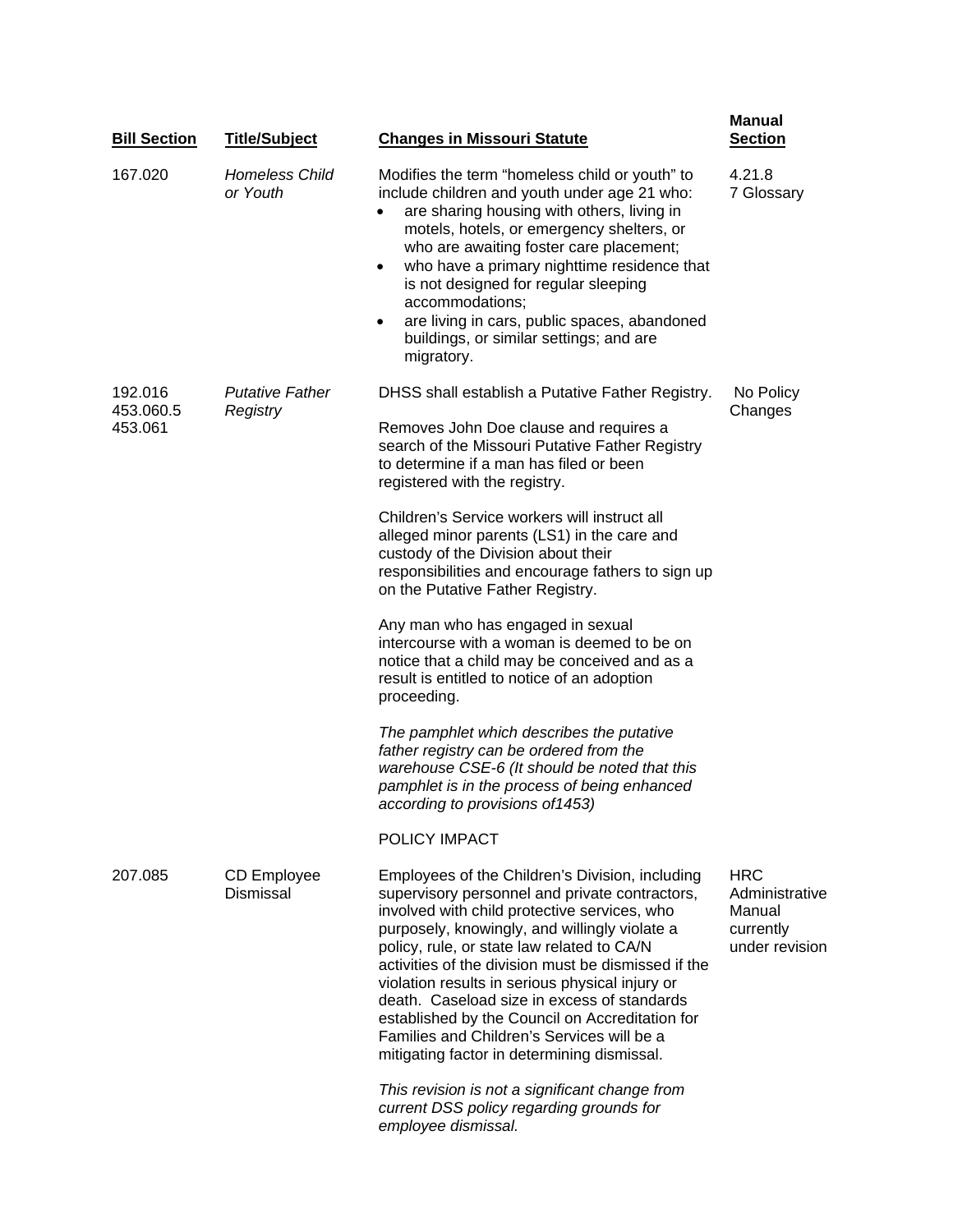| <b>Bill Section</b> | <b>Title/Subject</b>                               | <b>Changes in Missouri Statute</b>                                                                                                                                                                                                                                                                                                                                                                                                                                                                                                                                                                                                                                            | <b>Manual</b><br><b>Section</b>                                                                                                                                                                                                    |
|---------------------|----------------------------------------------------|-------------------------------------------------------------------------------------------------------------------------------------------------------------------------------------------------------------------------------------------------------------------------------------------------------------------------------------------------------------------------------------------------------------------------------------------------------------------------------------------------------------------------------------------------------------------------------------------------------------------------------------------------------------------------------|------------------------------------------------------------------------------------------------------------------------------------------------------------------------------------------------------------------------------------|
| 210                 | Preponderance<br>of Evidence                       | This law changes the standard of proof for Child<br>Abuse and Neglect Investigations received on or<br>after August 28, 2004, from "probable cause" to<br>"preponderance of the evidence".                                                                                                                                                                                                                                                                                                                                                                                                                                                                                    | 2.4<br>2.4 attach D<br>2.4 attach E<br>2.4 Attach F<br>2.4 Attach J                                                                                                                                                                |
|                     |                                                    | Several references throughout Chapter 210 are<br>made to our Child Welfare Manual in relation to<br>this change in standard- of- proof as well as<br>changes in the, but this does not represent a<br>significant change in practice.                                                                                                                                                                                                                                                                                                                                                                                                                                         | 2.4 Attach L<br>2.4 Attach N<br>2.4 Attach P<br>2.4 Attach R<br>2.4 Attach S<br>2.4 Attach T<br>2.4 Attach U<br>2.4 Attach X<br>2.5<br>3.1<br>3.2<br>3.3<br>3.8<br>5.1<br>5.2<br>5.4<br>6.3 Attach A<br>7 Glossary<br>7.10<br>7.16 |
|                     |                                                    | Investigations should continue to be conducted<br>with an emphasis on:<br>thorough collection and documentation<br>$\bullet$<br>of evidence;<br>an accurate account of interviews<br>$\bullet$<br>(verbal and non-verbal)<br>descriptive, observable and behaviorally<br>٠<br>specific documentation of actions and<br>conduct relative to the investigation;<br>descriptive, observable documentation<br>$\bullet$<br>regarding the physical condition of<br>children and environment;<br>investigative findings based on all<br>$\bullet$<br>available facts and evidence that is of<br>greater weight or more convincing than<br>the evidence offered in opposition to it. |                                                                                                                                                                                                                                    |
|                     |                                                    | POLICY IMPACT                                                                                                                                                                                                                                                                                                                                                                                                                                                                                                                                                                                                                                                                 |                                                                                                                                                                                                                                    |
| 210.108.1           | Voluntary<br>Placement<br>Agreement                | Defines "voluntary placement agreement" as a<br>written agreement between DSS and a parent of<br>a child 17 years of age or younger solely in<br>need of mental health treatment. Authorizes<br>DSS to administer the placement and care of<br>child while parent retains legal custody.                                                                                                                                                                                                                                                                                                                                                                                      | Forthcoming<br><b>Policy Changes</b>                                                                                                                                                                                               |
|                     |                                                    | Policy Memorandum regarding "Voluntary<br>Placement Agreement" is forthcoming.                                                                                                                                                                                                                                                                                                                                                                                                                                                                                                                                                                                                |                                                                                                                                                                                                                                    |
| 210.109.3           | Mandated<br>Reporters<br>Required to<br>Leave Name | Mandated reporters may not make CA/N reports<br>anonymously provided the reporter is informed<br>that reporter information be held as confidential.<br>All other reporters may remain anonymous.                                                                                                                                                                                                                                                                                                                                                                                                                                                                              | <b>CANHU</b><br>Protocol                                                                                                                                                                                                           |
|                     |                                                    | Reporter will be informed of confidentiality by<br>integrating it into the CANHU Protocol at the<br>time of the call.                                                                                                                                                                                                                                                                                                                                                                                                                                                                                                                                                         |                                                                                                                                                                                                                                    |
|                     |                                                    | POLICY IMPACT                                                                                                                                                                                                                                                                                                                                                                                                                                                                                                                                                                                                                                                                 |                                                                                                                                                                                                                                    |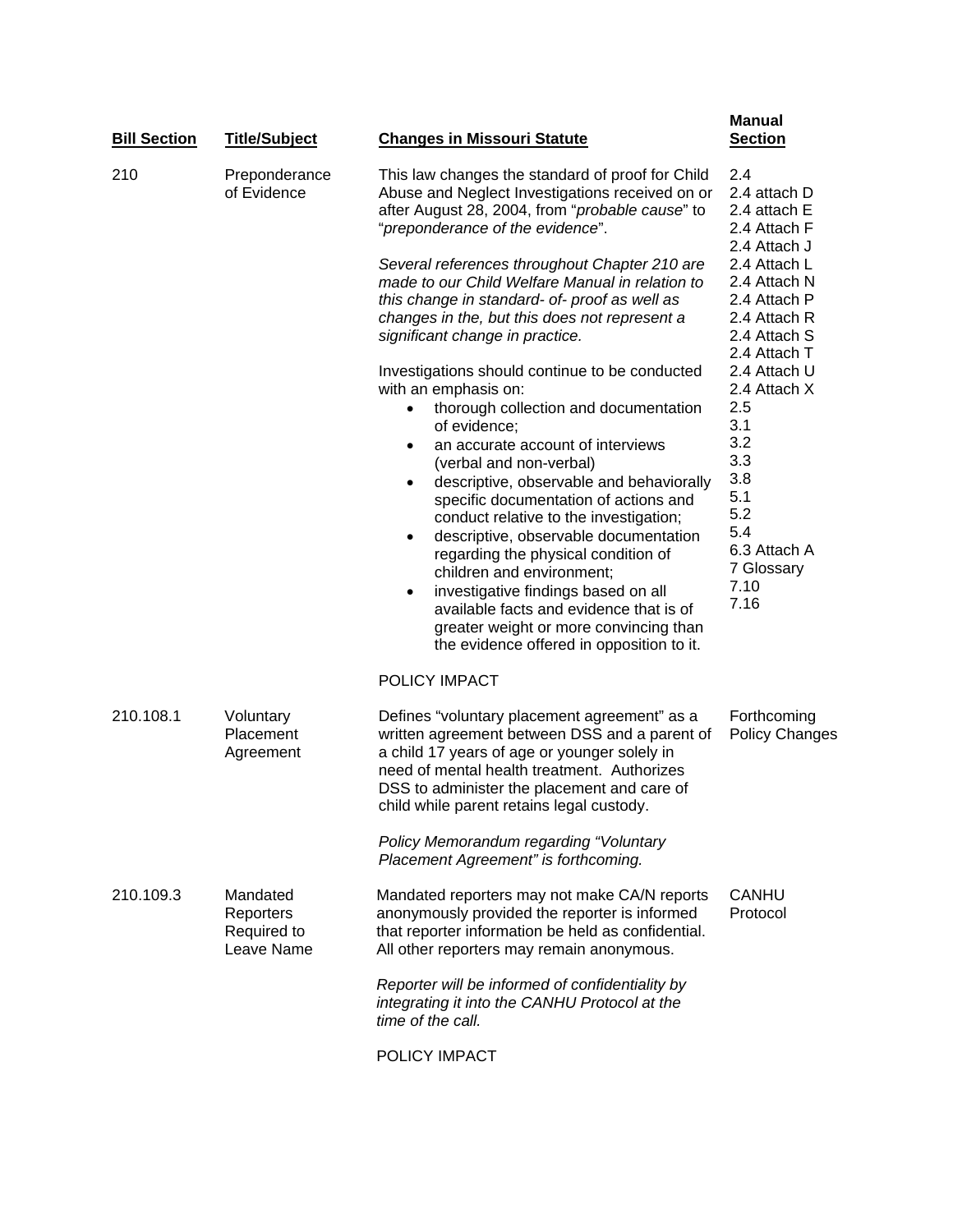| <b>Bill Section</b> | <b>Title/Subject</b>                                                                      | <b>Changes in Missouri Statute</b>                                                                                                                                                                                                                                                                                                                                                                                                                                                                                                                                         | <b>Manual</b><br><b>Section</b>            |
|---------------------|-------------------------------------------------------------------------------------------|----------------------------------------------------------------------------------------------------------------------------------------------------------------------------------------------------------------------------------------------------------------------------------------------------------------------------------------------------------------------------------------------------------------------------------------------------------------------------------------------------------------------------------------------------------------------------|--------------------------------------------|
| 210.145.15          | Reporters<br>Not Made<br>Anonymously<br>Requesting<br>Disposition                         | Any reporter who provides his/her name to the<br>CA/N hotline shall be informed of their right to<br>obtain information concerning the disposition of<br>the report. The reporter may also receive, if<br>requested, findings and information concerning<br>the case. The release of information shall be at<br>the discretion of the director, based on the<br>reporter's ability to assist in protecting the child<br>or the potential harm to the child or other<br>children in the family. The local office shall<br>respond to the reporter's request within 45 days. | 5.2.1<br>2.4 Attach D                      |
|                     | Referrals of<br>Unsubstantiated<br>CA/N Reports to<br>the Office of the<br>Child Advocate | Reporters of CA/N reports, who leave contact<br>information, may request reports with<br>unsubstantiated findings be referred to the<br>Office of Child Advocate for review.<br>POLICY IMPACT                                                                                                                                                                                                                                                                                                                                                                              | 5.2 Attach B<br>2.4 Attach D<br>New CS-21B |
| 210.109.3.(8)       | Performance<br><b>Based Contracts</b>                                                     | Requires CD to strategically contract for the<br>provision of performance based children's<br>services, throughout the continuum, except that<br>state is the sole provider of CA/N hotline<br>services, initial child abuse and neglect<br>investigations, and initial family assessments.                                                                                                                                                                                                                                                                                | No policy<br>changes<br>required           |
|                     |                                                                                           | Will potentially impact contracts in the future<br>including but not limited to case management,<br>IIS, FCS.                                                                                                                                                                                                                                                                                                                                                                                                                                                              |                                            |
| 210.112             | Privatization                                                                             | The division to enter into and implement<br>contracts for child welfare services, beginning<br>on or before July 1, 2005, and is subject to<br>appropriations.                                                                                                                                                                                                                                                                                                                                                                                                             | No policy<br>changes<br>required           |
|                     |                                                                                           | All direct services for children and their families<br>currently provided by the Division shall be<br>contracted for on a competitive bid basis, except<br>for services related to the child abuse and<br>neglect hotline, the initial investigation and the<br>initial family assessments.                                                                                                                                                                                                                                                                                |                                            |
|                     |                                                                                           | Contracted providers will be evaluated by<br>performance based criteria and implemented<br>strategically based on public and private<br>partnerships.                                                                                                                                                                                                                                                                                                                                                                                                                      |                                            |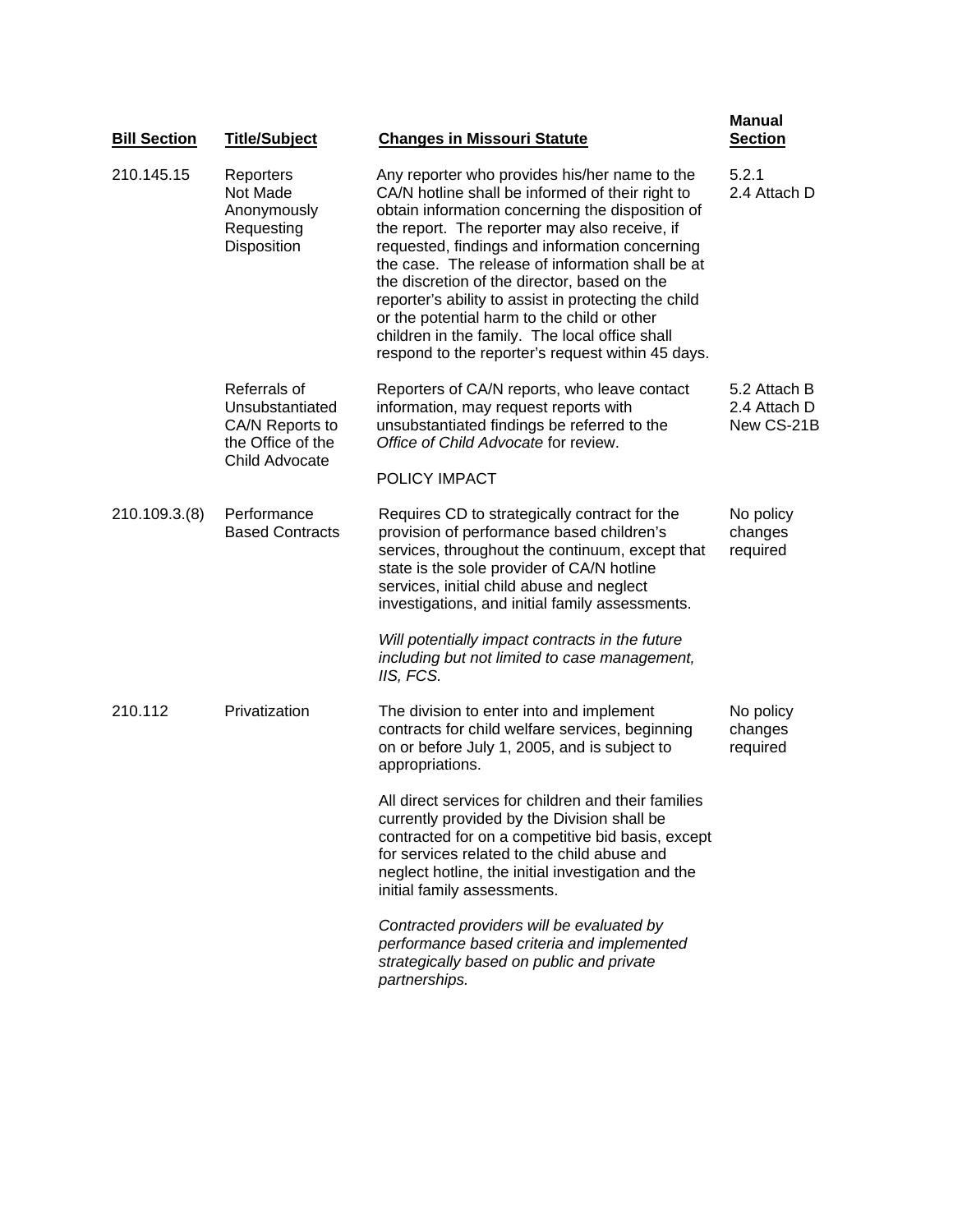| <b>Bill Section</b>       | <b>Title/Subject</b>                                        | <b>Changes in Missouri Statute</b>                                                                                                                                                                                                                                                                                     | <b>Manual</b><br><b>Section</b>                                      |
|---------------------------|-------------------------------------------------------------|------------------------------------------------------------------------------------------------------------------------------------------------------------------------------------------------------------------------------------------------------------------------------------------------------------------------|----------------------------------------------------------------------|
| 210.113                   | Accreditation                                               | This section establishes the goal of obtaining<br>accreditation for the Department by the Council<br>for Accreditation for Families and Children's<br>Services within five years of the effective date of<br>the section.                                                                                              | (See<br>CD04-53<br>Policy<br>Changes)                                |
|                           |                                                             | (Refer to Memorandum CD04-53, Circuit<br><b>Accreditation Process)</b>                                                                                                                                                                                                                                                 |                                                                      |
| 210.117<br>and<br>211.038 | Reunification<br>Requirements<br>And<br><b>Restrictions</b> | Children who are taken into the custody of the<br>state shall not be reunited with a parent or<br>placed in a home when the parent or any person<br>residing in the home has been convicted of<br>certain felony offenses in chapters 566 or 568.                                                                      | 4.9.4<br>4.10.1<br>4.10.3.2.b<br>4.10.3.3.b<br>4.10.3.4.b<br>4.10.10 |
|                           |                                                             | Children under the jurisdiction of the juvenile<br>court shall not be reunited with a parent or<br>placed in a home when the parent or any person<br>residing in the home has been convicted of<br>specific felony offenses of chapters 566 or 568.                                                                    |                                                                      |
|                           |                                                             | If while providing services, staff determines or<br>has reason to believe a criminal history would<br>preclude reunification, staff must request parent<br>to provide criminal history prior to requesting<br>reunification to the court.                                                                              |                                                                      |
|                           |                                                             | POLICY IMPACT                                                                                                                                                                                                                                                                                                          |                                                                      |
| 210.127                   | <b>Diligent Search</b>                                      | Requires the Division to conduct a "diligent"<br>search", for the biological parents of a child in<br>the custody of the Division when the parents'<br>identity or location is unknown.                                                                                                                                | 4.4 Attach A<br>7 Glossary                                           |
|                           |                                                             | "Diligent search" includes efforts to locate or<br>identify the biological parents of a child, initiated<br>as soon as the division is made aware of the<br>existence of the parent, with progress reports at<br>each court hearing until the parent is identified<br>and located or the court excuses further search. |                                                                      |
|                           |                                                             | Staff will utilize resources available, such as<br>Federal Parent Locator Services (FPLS) through<br>the Family Support Division and Office of the<br>State Court Administrator.                                                                                                                                       |                                                                      |
|                           |                                                             | POLICY IMPACT                                                                                                                                                                                                                                                                                                          |                                                                      |
| 210.145.5                 | Interviewing<br>Child in School                             | The Division may not meet with child at any<br>school or childcare facility building where the<br>abuse of the child is alleged to have occurred.                                                                                                                                                                      | See<br>CD04-69<br><b>Policy Changes</b>                              |
|                           |                                                             | If alleged abuse occurred in school/child-care<br>facility, staff shall not meet with the child in<br>same school/child-care facility. If abuse                                                                                                                                                                        |                                                                      |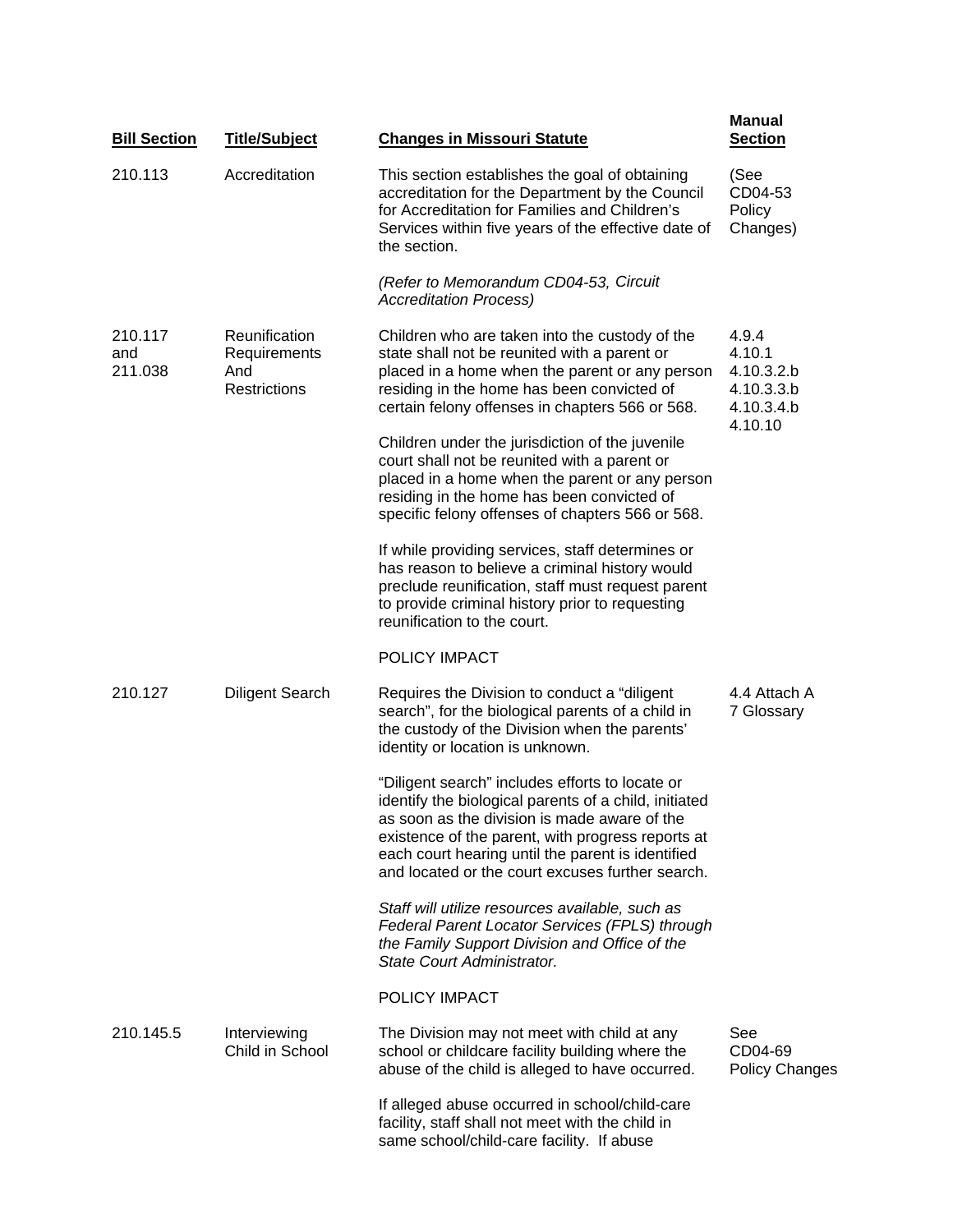| <b>Bill Section</b> | <b>Title/Subject</b>                                                | <b>Changes in Missouri Statute</b>                                                                                                                                                                                                                                                                                                                                                                                                                                                                                                                                                                                                                                                                                                                                                                                                                                                          | Manual<br><b>Section</b>      |
|---------------------|---------------------------------------------------------------------|---------------------------------------------------------------------------------------------------------------------------------------------------------------------------------------------------------------------------------------------------------------------------------------------------------------------------------------------------------------------------------------------------------------------------------------------------------------------------------------------------------------------------------------------------------------------------------------------------------------------------------------------------------------------------------------------------------------------------------------------------------------------------------------------------------------------------------------------------------------------------------------------|-------------------------------|
|                     |                                                                     | occurred in school/child-care facility,<br>arrangements need to be made to meet with the<br>child in a different locale.                                                                                                                                                                                                                                                                                                                                                                                                                                                                                                                                                                                                                                                                                                                                                                    |                               |
|                     |                                                                     | This is a correction from the 2003 legislation in<br>House Bill 613, which did not allow CD staff to<br>meet with a child in any school or daycare<br>facility. (Refer to Memorandum CD04-69)                                                                                                                                                                                                                                                                                                                                                                                                                                                                                                                                                                                                                                                                                               |                               |
| 210.145.11          | <b>FSTM</b><br>Invitees                                             | Dictates who must be invited to family support<br>team meetings, which include parents, legal<br>counsel for the parents, foster parents, the legal<br>guardian for the child, the GAL, and the CASA<br>shall be provided notice of the meeting. Family<br>members, (other than alleged perpetrator), or<br>other community formal or informal service<br>providers may be invited at the discretion of the<br>family. The parents, legal counsel for the<br>parent, legal guardian/custodian, and foster<br>parents may request that other individuals, other<br>than alleged perpetrators, be permitted to attend<br>such meetings. Once a person is provided<br>notice of a meeting, the CD or the conveyor of<br>the meeting shall provide notice of subsequent<br>meetings. Families may determine whether<br>individuals invited at their discretion shall<br>continue to be invited. | 4.7.2.1<br>4.7.4.2<br>4.9.7.1 |
|                     |                                                                     | POLICY IMPACT                                                                                                                                                                                                                                                                                                                                                                                                                                                                                                                                                                                                                                                                                                                                                                                                                                                                               |                               |
| 210.762.1           | <b>FSTM</b><br><b>Follow Protective</b><br><b>Custody Timeframe</b> | Requires division to arrange for a family support<br>team meeting prior to or within 24 hours<br>following the protective custody hearing. The<br>division shall arrange additional family support<br>team meetings prior to taking any action relating<br>to the placement of such child except in<br>emergency and then the division may make a<br>temporary placement and shall schedule a<br>family support team meeting within 72 hours.                                                                                                                                                                                                                                                                                                                                                                                                                                               |                               |
|                     |                                                                     | POLICY IMPACT                                                                                                                                                                                                                                                                                                                                                                                                                                                                                                                                                                                                                                                                                                                                                                                                                                                                               |                               |
| 210.147.1-2         | <b>FSTM</b><br>Confidentiality                                      | All information provided at meetings or<br>administrative hearings regarding removal of a<br>child is confidential except:<br>A parent or a party may waive<br>$\bullet$<br>confidentiality for himself or herself<br>Any parent has the absolute right to audio<br>$\bullet$<br>or videotape such meeting to the extent<br>allowed by the law.<br>No parent or party shall be required to sign<br>a confidentiality agreement before testifying<br>or providing information at such meeting or<br>hearing.                                                                                                                                                                                                                                                                                                                                                                                 | 4.7.2<br>4.9.3<br>4.9.7       |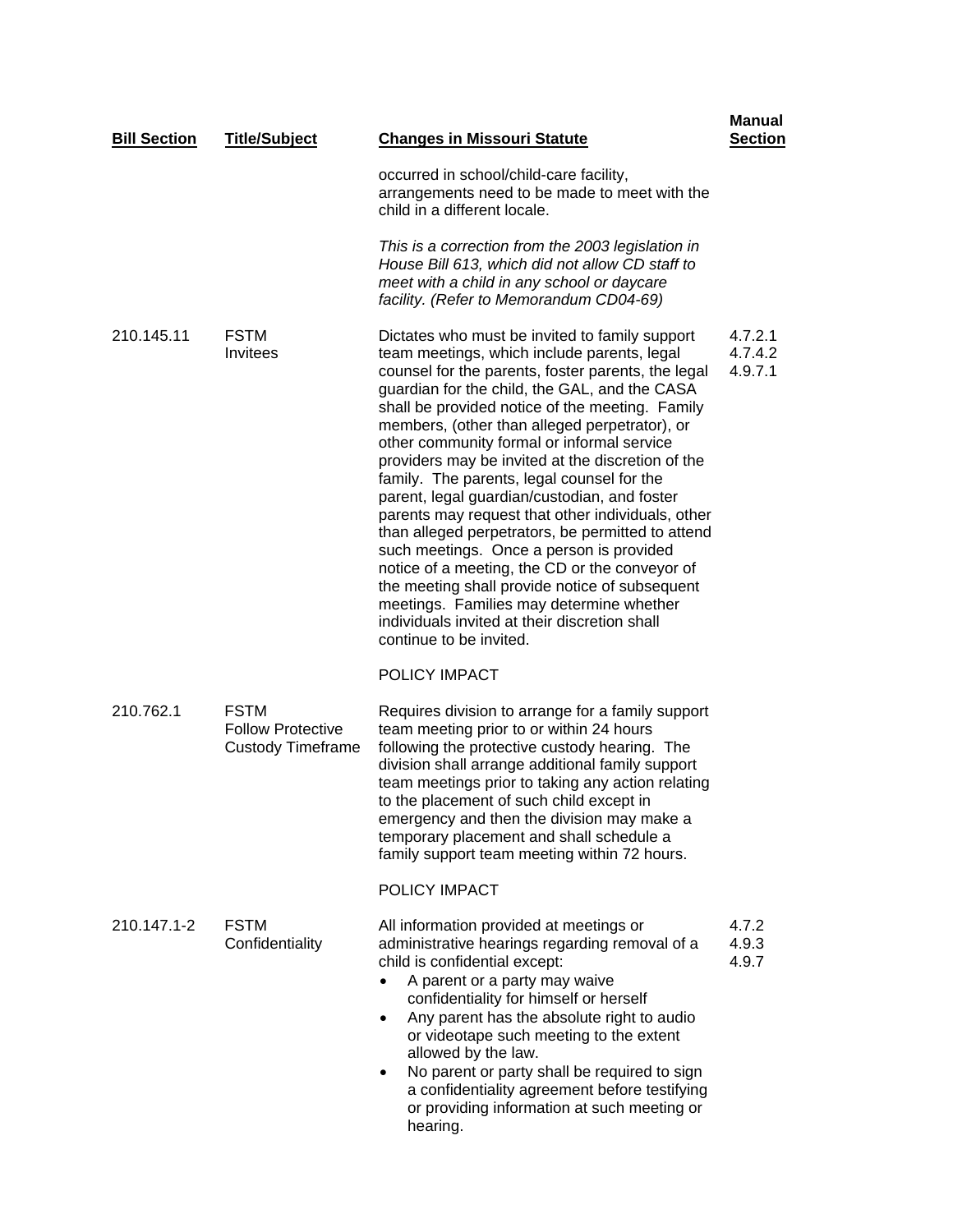| <b>Bill Section</b> | <b>Title/Subject</b>                                       | <b>Changes in Missouri Statute</b>                                                                                                                                                                                                                                                                                                                                                                                                                                                                                                                                                                                                                            | Manual<br><b>Section</b> |
|---------------------|------------------------------------------------------------|---------------------------------------------------------------------------------------------------------------------------------------------------------------------------------------------------------------------------------------------------------------------------------------------------------------------------------------------------------------------------------------------------------------------------------------------------------------------------------------------------------------------------------------------------------------------------------------------------------------------------------------------------------------|--------------------------|
|                     |                                                            | Any person, other than a parent or party,<br>$\bullet$<br>who doesn't agree to maintain<br>confidentiality may be excluded from any<br>portion of the meeting during which he/she<br>is not testifying or providing information.<br>The CD is responsible for developing a form<br>(CS-1) to be used at the conclusion of any<br>meeting held in relation to a child placed in the<br>custody of the state. A completed CS-1 will be<br>distributed to parents and any other party within<br>(5) five days of FSTM. (See CS-1 Instructions)                                                                                                                   |                          |
|                     |                                                            | POLICY IMPACT                                                                                                                                                                                                                                                                                                                                                                                                                                                                                                                                                                                                                                                 |                          |
| 210.160.2           | <b>FSTM</b><br>Guardian ad litem<br><b>Right to Attend</b> | Upon appointment by the court to a case, GAL<br>to be informed of and have the right to attend<br>any and all family support team meetings<br>involving the child.                                                                                                                                                                                                                                                                                                                                                                                                                                                                                            | 4.7.2.1<br>4.9.7.2       |
|                     |                                                            | POLICY IMPACT                                                                                                                                                                                                                                                                                                                                                                                                                                                                                                                                                                                                                                                 |                          |
| 210.150.2           | <b>CA/N Record</b><br>Access                               | Identifies persons who shall have access to<br>investigation records contained at the central<br>registry. Information may be given to a grand<br>jury, juvenile officer, prosecuting attorney, law<br>enforcement officer involved in the investigation<br>of abuse or neglect, juvenile court or other court<br>conducting abuse or neglect or child protective<br>proceedings or child custody proceedings, and<br>other federal, state and local government<br>entities, or any other agent of such entity, with a<br>need for such information in order to carry out<br>its responsibilities under the law to protect<br>children from abuse or neglect. | 5.2.1                    |
|                     |                                                            | POLICY IMPACT                                                                                                                                                                                                                                                                                                                                                                                                                                                                                                                                                                                                                                                 |                          |
| 210.152.1           | CA/N Record<br>Retention                                   | Reduces the amount of time the Children's<br>Division must keep an unsubstantiated report of<br>child abuse made by a mandated reporter from<br>ten to five years.                                                                                                                                                                                                                                                                                                                                                                                                                                                                                            | 5.4.1                    |
|                     |                                                            | POLICY IMPACT                                                                                                                                                                                                                                                                                                                                                                                                                                                                                                                                                                                                                                                 |                          |
| 210.482.1-5         | Emergency<br>Placement<br>Background<br>Checks             | Details emergency placement procedures of a<br>child in a private home due to unexpected<br>absence of the child's parents.<br>Juvenile court and CD may request local or<br>$\bullet$<br>state law enforcement to conduct name-<br>based criminal history record check,<br>including full orders of protection and<br>outstanding warrants of each person over<br>the age of 17 residing in the home by using<br>MULES and NCIC to access FBI information.                                                                                                                                                                                                   | 4.12.3<br>4.12.3.1       |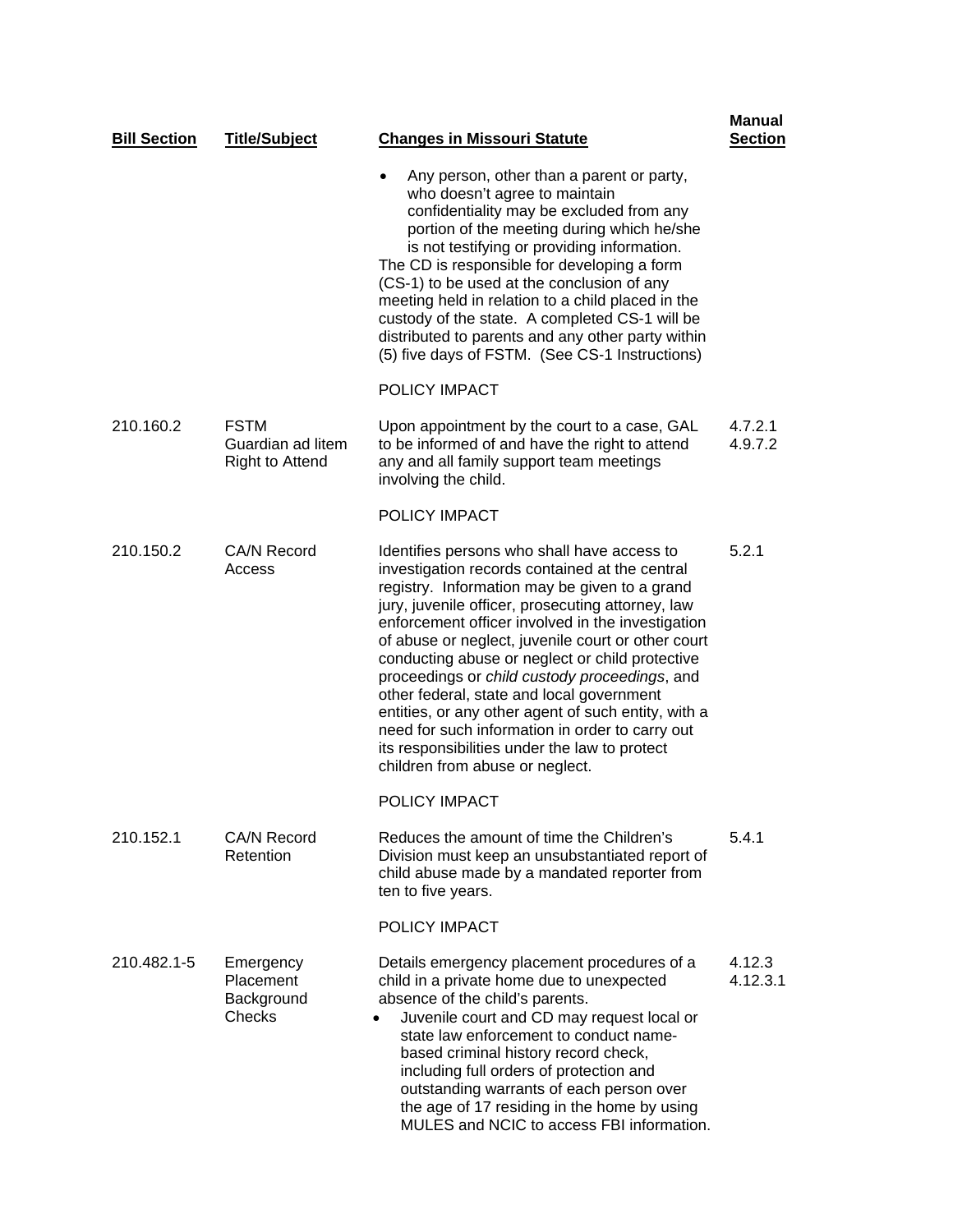| <b>Bill Section</b> | <b>Title/Subject</b>                    | <b>Changes in Missouri Statute</b>                                                                                                                                                                                                                                                                                                                                                                                                                                                                                                                                                                                                                                                                                                                                                                                                                                                                                                                                                                                                                                                                                                                                                                                                                                                                                                       | <b>Manual</b><br><b>Section</b>                                                                                                                                                                                                                    |
|---------------------|-----------------------------------------|------------------------------------------------------------------------------------------------------------------------------------------------------------------------------------------------------------------------------------------------------------------------------------------------------------------------------------------------------------------------------------------------------------------------------------------------------------------------------------------------------------------------------------------------------------------------------------------------------------------------------------------------------------------------------------------------------------------------------------------------------------------------------------------------------------------------------------------------------------------------------------------------------------------------------------------------------------------------------------------------------------------------------------------------------------------------------------------------------------------------------------------------------------------------------------------------------------------------------------------------------------------------------------------------------------------------------------------|----------------------------------------------------------------------------------------------------------------------------------------------------------------------------------------------------------------------------------------------------|
|                     |                                         | CD shall conduct CA/N history check for any<br>$\bullet$<br>person over 17 residing in the home. CD<br>shall inquire whether any child less than 17<br>in the home has been certified as an adult<br>and convicted of or pled guilty or no lo<br>contendere to any crime.<br>After initial name-based search, all persons<br>٠<br>in the home 17 and over must submit two<br>sets of fingerprints and accompanying fees<br>for a more extensive criminal background<br>check, except for persons who are within two<br>degrees of consanguinity and affinity to the<br>child (parents, grandparents, brothers and<br>sisters). One set to be used by the highway<br>patrol to search criminal history repository<br>and the second set to be forwarded to the<br>FBI.<br>Any child placed in emergency placement<br>$\bullet$<br>shall be removed immediately if any person<br>in the home fails to provide fingerprints after<br>being requested to do so, unless that person<br>ceases to reside in the home.<br>If placement is denied because of the name-<br>$\bullet$<br>based search and the denial is contested,<br>the members of the household 17 and over<br>must submit 2 sets of fingerprints for a<br>background check within fifteen business<br>days.<br>Cost of fingerprints may be paid by the state.<br>POLICY IMPACT |                                                                                                                                                                                                                                                    |
| 210.487.1           | Foster/Adopt<br><b>Parent Licensing</b> | Requires CD to conduct search for full orders<br>of protection for anyone seeking a foster<br>parent license, or any adult in the applicant's<br>household.<br>The applicant and any adult or child certified<br>as an adult in the household must submit two<br>sets of fingerprints for a criminal background<br>check.<br>CD must determine if any person over 17 in<br>$\bullet$<br>the home and any child less than 17 who has<br>been certified as an adult for the commission<br>of a crime is listed on the child abuse and<br>neglect registry.<br>The division shall inquire if any children less<br>$\bullet$<br>than 17 in the home have ever been certified<br>as an adult and been convicted of, or pled<br>guilty or nolo contendere to any crime.<br>Subject to appropriation the total cost of<br>fingerprinting may be paid by the state.<br>POLICY IMPACT                                                                                                                                                                                                                                                                                                                                                                                                                                                             | 6.2.2.1<br>6.2.2.3<br>6.3.1<br>6.3.4<br>6.3 attach A<br>6.3 Attach C<br>6.3 Attach D<br>6.3 Attach E<br>6.3 Attach H<br>6.3 Attach I<br>Administrative<br>rules<br>promulgated<br>under the Code<br>of State<br>Regulations<br>are<br>forthcoming. |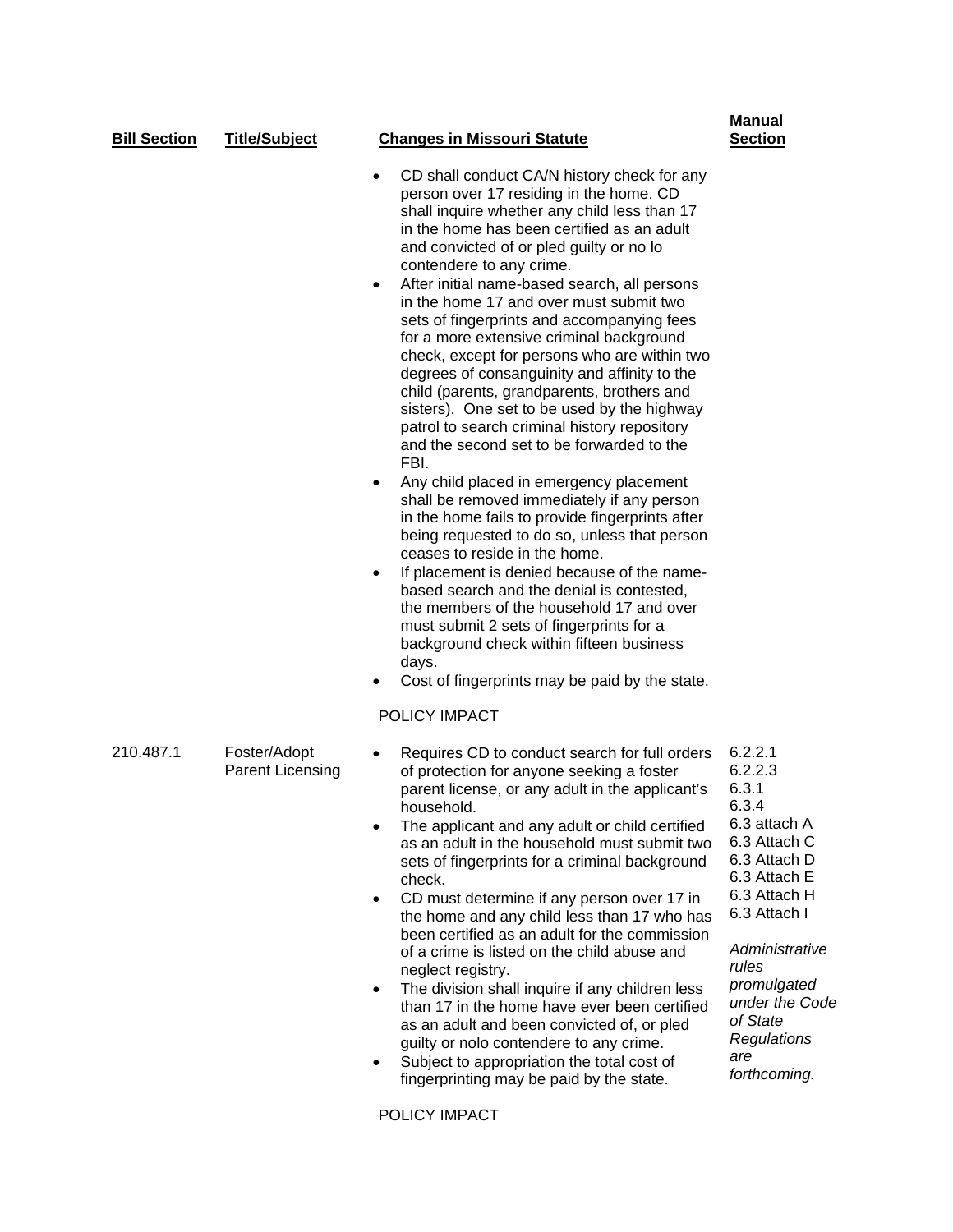| <b>Bill Section</b> | <b>Title/Subject</b>                                            | <b>Changes in Missouri Statute</b>                                                                                                                                                                                                                                                                                                                                                                                                                                                                                                                                                       | <b>Manual</b><br><b>Section</b>                                                     |
|---------------------|-----------------------------------------------------------------|------------------------------------------------------------------------------------------------------------------------------------------------------------------------------------------------------------------------------------------------------------------------------------------------------------------------------------------------------------------------------------------------------------------------------------------------------------------------------------------------------------------------------------------------------------------------------------------|-------------------------------------------------------------------------------------|
| 210.542.1           | <b>Foster Parent</b><br>Licensing<br><b>Standards</b>           | Requires the Children's Division to provide<br>standards and training for prospective foster<br>parents before they become licensed.                                                                                                                                                                                                                                                                                                                                                                                                                                                     | Administrative<br>rules<br>promulgated<br>under the Code<br>of State<br>Regulations |
|                     |                                                                 | The division shall provide performance-based<br>criteria for licensed foster parents.                                                                                                                                                                                                                                                                                                                                                                                                                                                                                                    |                                                                                     |
|                     |                                                                 | POLICY IMPACT                                                                                                                                                                                                                                                                                                                                                                                                                                                                                                                                                                            | are forthcoming                                                                     |
| 210.565.1-5         | Preference<br>for Placement<br>with Relatives                   | Requires placement with relatives if the court<br>has determined that relative placement is not<br>contrary to the best interests of the child.<br>Court must make specific findings on the<br>٠<br>record detailing why placement with a<br>relative is not in the best interests of the<br>child.<br>Specifies that the age of a relative may not<br>be the only factor considered in determining<br>whether to place the child with that relative.<br>Requires the Children's Division to comply<br>with the Federal Indian Child Welfare Act in<br>placing Native American children. | 4.12.1<br>4.12.3<br>44 Attach B<br>4.19.1.1<br>4.19.2<br>4.19.3<br>7 Glossary       |
|                     |                                                                 | POLICY IMPACT                                                                                                                                                                                                                                                                                                                                                                                                                                                                                                                                                                            |                                                                                     |
| 210.760.1           | <b>Foster Care</b><br><b>Placements</b><br>Notifying<br>Parents | Requires the Division to notify parents when<br>their child is placed in foster care and work with<br>parent or legal guardian of the child for his or<br>her return home.                                                                                                                                                                                                                                                                                                                                                                                                               | 4.3.1.3.a                                                                           |
|                     |                                                                 | See current policy on parent notification of<br>custody in CWM: Section 4.3.1.3.a Investigation<br>and Protective Custody                                                                                                                                                                                                                                                                                                                                                                                                                                                                |                                                                                     |
| 210.760.2           | <b>Foster Care</b><br>Placements<br>During<br>School Day        | Except as otherwise provided in section<br>210.125, no child shall be removed from school<br>for placement in foster care without a court<br>order specifying that the child will be removed<br>from school.                                                                                                                                                                                                                                                                                                                                                                             | 2.4.3.9                                                                             |
|                     |                                                                 | POLICY IMPACT                                                                                                                                                                                                                                                                                                                                                                                                                                                                                                                                                                            |                                                                                     |
| 211.031.4           | Home<br>Schooling                                               | Specifies that when the only basis for action is<br>an alleged violation of the mandatory school<br>attendance statute involving a child who alleges<br>to be home schooled, the juvenile officer must<br>contact the child's parents to verify that the child<br>is being home schooled. Reports of violations<br>of the mandatory school attendance statute<br>involving a child who is home schooled must be<br>made to the prosecuting attorney in the county<br>in which the child resides.                                                                                         | 2.4.1<br>2.4.3.7                                                                    |

[POLICY IMPACT](http://www.dss.mo.gov/cd/info/memos/2004/79/hs.pdf)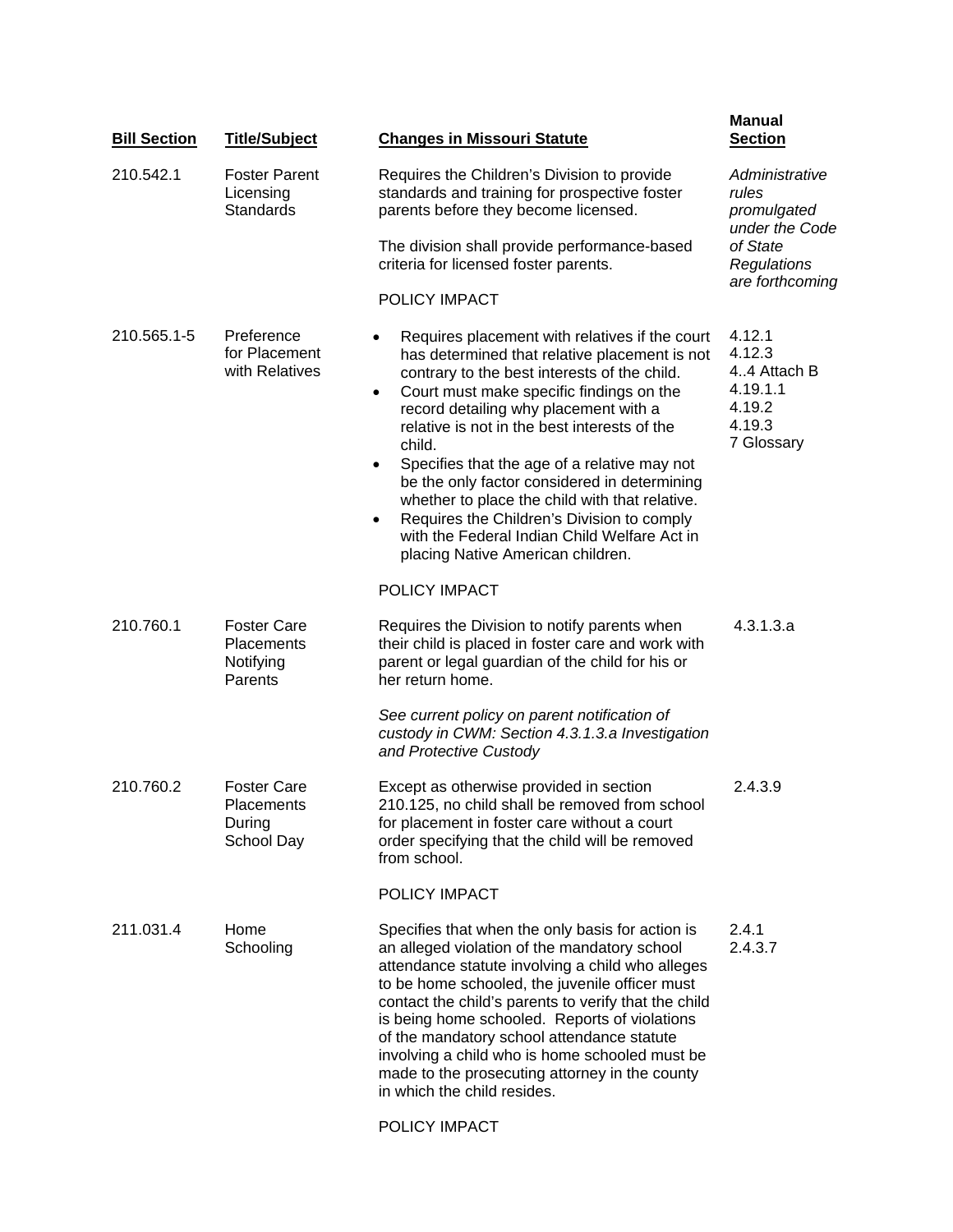| <b>Bill Section</b> | <b>Title/Subject</b>                                   | <b>Changes in Missouri Statute</b>                                                                                                                                                                                                                                                                                                                                                                                                                                                                                                                                              | <b>Manual</b><br><b>Section</b> |
|---------------------|--------------------------------------------------------|---------------------------------------------------------------------------------------------------------------------------------------------------------------------------------------------------------------------------------------------------------------------------------------------------------------------------------------------------------------------------------------------------------------------------------------------------------------------------------------------------------------------------------------------------------------------------------|---------------------------------|
| 211.032.7           | School<br>Attendance                                   | If placement results in the child attending a<br>different school the child's records shall be<br>automatically transferred within two days of<br>notification or upon request of the foster<br>parents, GAL, or the volunteer advocate and<br>when possible, the child shall be allowed to<br>continue attending the school he or she<br>attended prior to being taken into the custody of<br>the Division. The division in consultation with<br>the department of elementary and secondary<br>education, shall establish the necessary<br>procedures to implement provisions. | 4.4.3                           |
| 211.059.3           | Questioning/<br>Interviewing<br>Children in<br>Custody | The questioning of a child in custody due to<br>abuse or neglect shall cease if the child wishes<br>a parent, guardian or attorney present during<br>the questioning.                                                                                                                                                                                                                                                                                                                                                                                                           | 7.18<br>2.4                     |
|                     |                                                        | Questioning shall not continue until such time<br>the child does not object to talking about alleged<br>abuse, unless the interviewer has reason to<br>believe that the parent or guardian is acting to<br>protect the alleged perpetrator.                                                                                                                                                                                                                                                                                                                                     |                                 |
|                     |                                                        | Nothing shall prevent the asking of questions<br>necessary for the care, treatment, or placement<br>of the child.                                                                                                                                                                                                                                                                                                                                                                                                                                                               |                                 |
|                     |                                                        | All video or audio recordings of meetings,<br>interviews, or interrogations conducted by the<br>state of a child in the state's custody are<br>presumed admissible in proceedings involving<br>the child, regardless of whether the recording<br>was made before or after the child was taken<br>into custody and such recordings were made<br>prior to the adjudication hearing in the case and<br>are inadmissible only upon a showing by clear<br>and convincing evidence that the recording<br>lacks sufficient indiciation of reliability.                                 |                                 |
|                     |                                                        | POLICY IMPACT                                                                                                                                                                                                                                                                                                                                                                                                                                                                                                                                                                   |                                 |
| 453.020.2           | Petition for<br>Adoption                               | The petition for adoption shall include payment<br>of a \$50 filing fee which shall be used to fund<br>the putative father registry.                                                                                                                                                                                                                                                                                                                                                                                                                                            | No Policy<br>Change             |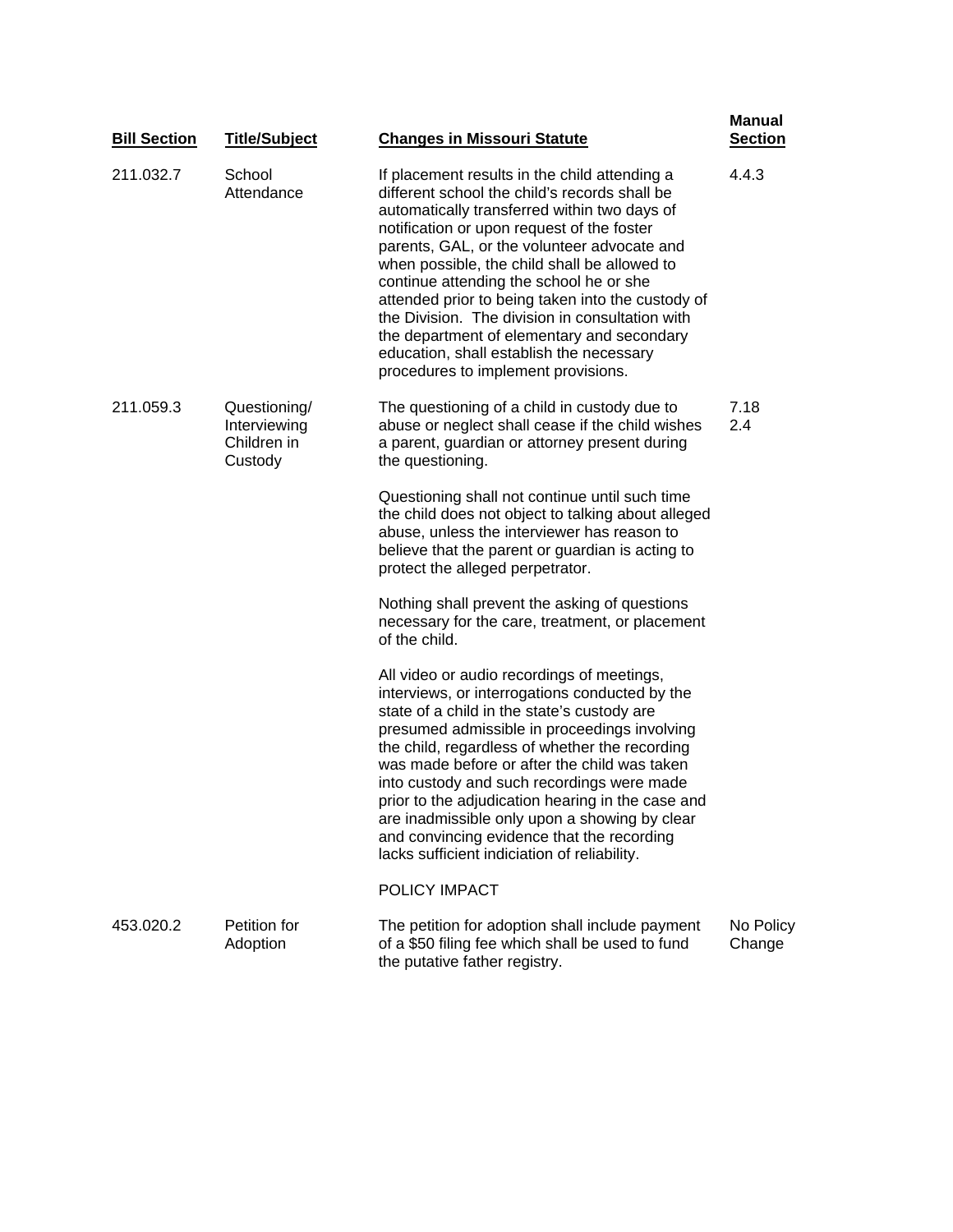| <b>Bill Section</b> | <b>Title/Subject</b>                  | <b>Changes in Missouri Statute</b>                                                                                                                                                                                                                                                                                                                                                                                                                                                                                                                                                                                                                                                                                                                                                                                                       | <b>Manual</b><br><b>Section</b>                 |
|---------------------|---------------------------------------|------------------------------------------------------------------------------------------------------------------------------------------------------------------------------------------------------------------------------------------------------------------------------------------------------------------------------------------------------------------------------------------------------------------------------------------------------------------------------------------------------------------------------------------------------------------------------------------------------------------------------------------------------------------------------------------------------------------------------------------------------------------------------------------------------------------------------------------|-------------------------------------------------|
| 453.020             | <b>GAL Adoption and</b><br>Filing Fee | The GAL may be awarded a reasonable fee<br>form such services to be set by the court. The<br>court in it's discretion, may award much fees as<br>a judgment to be paid by any party to the<br>proceedings or from public funds. Such an<br>award of GAL fees shall constitute a final<br>judgment in favor of the GAL.                                                                                                                                                                                                                                                                                                                                                                                                                                                                                                                   | 4.30 Attach A<br>4.30 Attach D<br>4.11 Attach C |
|                     |                                       | POLICY IMPACT                                                                                                                                                                                                                                                                                                                                                                                                                                                                                                                                                                                                                                                                                                                                                                                                                            |                                                 |
| 701.336.1.1         | Non-Offending<br>Parents              | Requires a child be returned to the care of a<br>non-offending parent legally entitled to physical<br>custody of the child under certain circumstances<br>including:<br>parents have continually maintained joint<br>$\bullet$<br>domicile for a period of at least 6 months or<br>maintain separate households;<br>evidence indicates only one of the parents is<br>$\bullet$<br>the subject on an investigation and the non-<br>offending parent does not have a history of<br>criminal behavior or drug abuse within the<br>past 5 years;<br>non-offending parent request custody of the<br>$\bullet$<br>child and agrees to cooperate with court<br>orders limiting contact.<br>Nothing shall prevent the division for the court<br>from exercising its discretion to return a child to<br>children to the custody of any individual | 4.4.2<br>4.4 Attach B                           |
|                     |                                       | POLICY IMPACT                                                                                                                                                                                                                                                                                                                                                                                                                                                                                                                                                                                                                                                                                                                                                                                                                            |                                                 |

# **REVISED FORMS**

This legislation also necessitates the revision of the following forms and respective instructions: *[CS-21--Investigation Disposition Letter](http://www.oa.mo.gov/gs/form/oneforms/so1762v.exe)* and *instructions:*

- Revision of standard of proof from "Probable Cause" to "Preponderance of Evidence".
- Adds a statement informing the alleged perpetrators that a finding of "Preponderance of Evidence" may effect future employment.
- *[CS-21 B—Reporter Disposition Notification Letter:](http://www.dss.mo.gov/cd/info/forms/cs-21b.pdf)* 
	- New form letter for notifying mandated reporters of report disposition and for permissive reports, who are not anonymous and request disposition information.

*[CS-24--Description of the Investigation:](http://www.oa.mo.gov/gs/form/oneforms/cs24.exe)* 

- Revision of standard of proof from "Probable Cause" to "Preponderance of Evidence".
- Adds a statement informing the alleged perpetrators that a finding of "Preponderance of Evidence" may effect future employment.

*[CPS-1--Child Abuse/Neglect Investigation/Family Assessment](http://www.oa.mo.gov/gs/form/oneforms/so4043v.exe)* and *instructions:* 

- Revision of standard of proof from "Probable Cause" to "Preponderance of Evidence".
- Includes item requiring the identification of children with American Indian Heritage.
- *[CAN-1--Code Sheet](http://www.dss.mo.gov/cd/info/forms/codesheets/can1.pdf)* and *[instructions:](http://www.dss.mo.gov/cd/info/forms/forminstructions/can1_instructions.pdf)*
	- Revision of standard of proof from "Probable Cause" to "Preponderance of Evidence."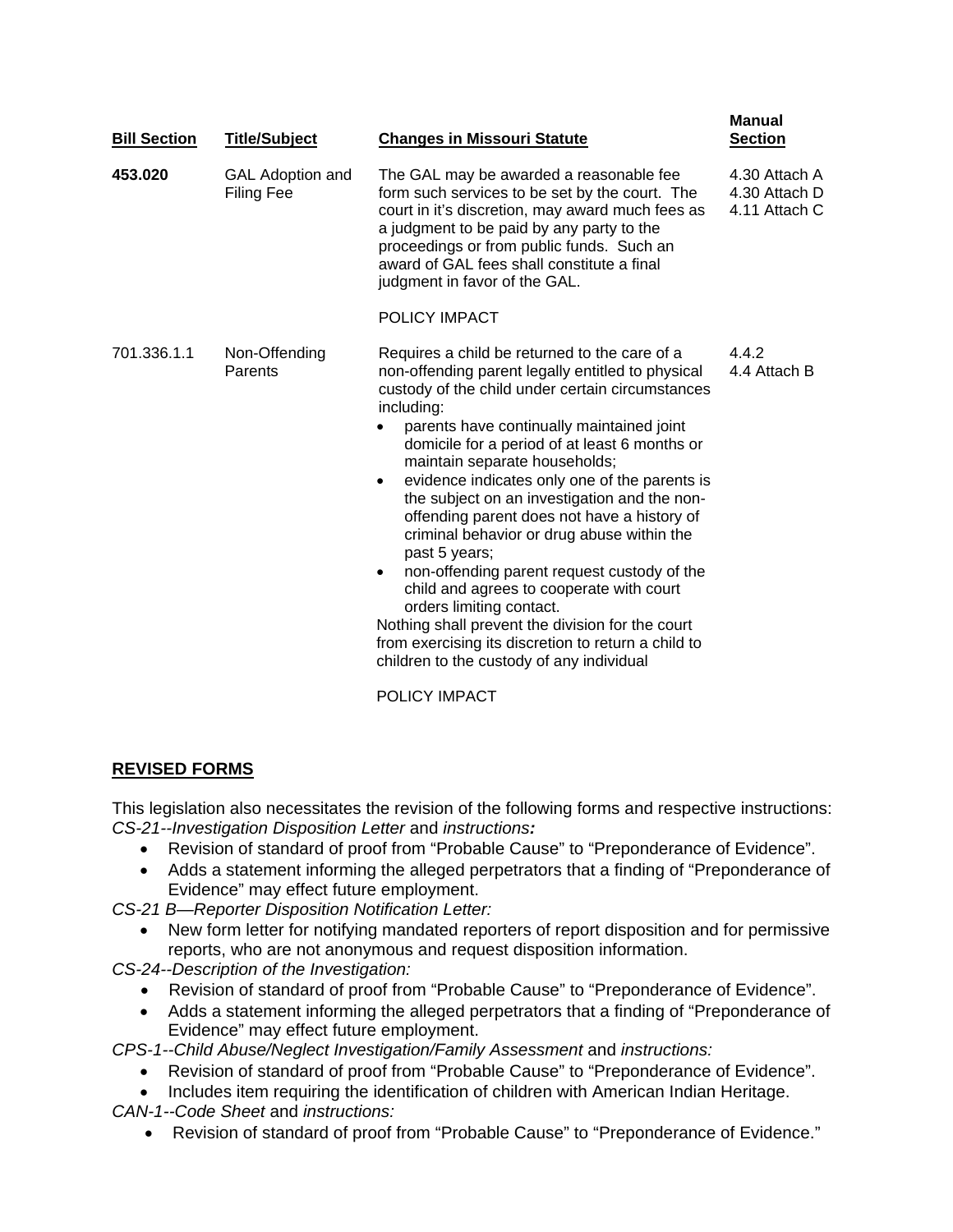• Item requiring the documentation of SDM Risk Assessment code descriptions: (V) Very High, (H) High, (M) Moderate and (L) Low.

*SS-61- [Alternative Care Client Form Code Sheet](http://www.dss.mo.gov/cd/info/forms/codesheets/ss-61codesheet.pdf)* and *[Instructions](http://www.dss.mo.gov/cd/info/forms/forminstructions/ss61ins.pdf)* 

• FSTM Documentation

# **REVISED MANUAL CHANGES**

| <b>Section 2 Revisions</b><br>Chapter 4<br>Chapter 4, Attachment D<br>Chapter 4, Attachment E<br>Chapter 4, Attachment F<br>Chapter 4, Attachment J<br>Chapter 4, Attachment L<br>Chapter 4, Attachment N<br>Chapter 4, Attachment P<br>Chapter 4, Attachment R<br>Chapter 4, Attachment S<br>Chapter 4, Attachment T<br>Chapter 4, Attachment U<br>Chapter 4, Attachment X<br>Chapter 5 | <b>Investigation Response</b><br><b>Reporter Contact</b><br><b>Decision Making-Investigative Conclusions</b><br>Safety Analysis and Risk Assessments<br><b>School Related Issues</b><br>Out-Of-Home Investigations<br><b>Child Fatality Review Panels</b><br><b>CANRB Guidelines</b><br><b>Physical Abuse</b><br><b>Sexual Maltreatment</b><br>Neglect<br><b>Medical Neglect</b><br>Preponderance of Evidence<br><b>Family Assessment Response</b>                                                                                                                                    |
|------------------------------------------------------------------------------------------------------------------------------------------------------------------------------------------------------------------------------------------------------------------------------------------------------------------------------------------------------------------------------------------|---------------------------------------------------------------------------------------------------------------------------------------------------------------------------------------------------------------------------------------------------------------------------------------------------------------------------------------------------------------------------------------------------------------------------------------------------------------------------------------------------------------------------------------------------------------------------------------|
| <b>Section 3 Revisions</b><br>Chapter 1<br>Chapter 2<br>Chapter 3<br>Chapter <sub>8</sub>                                                                                                                                                                                                                                                                                                | Case Opening Criteria<br>Procedure to open or reopen A Family for Services<br>Development of the Family Plan for Change<br><b>Case Closing</b>                                                                                                                                                                                                                                                                                                                                                                                                                                        |
| <b>Section 4 Revisions</b><br>Chapter 4<br>Chapter 4, Attachment A<br>Chapter 4, Attachment B<br>Chapter 7<br>Chapter 9<br>Chapter 10<br>Chapter 11, Attachment C<br>Chapter 12<br>Chapter 21<br>Chapter 30, Attachment A<br>Chapter 30, Attachment D<br>Chapter 30, Attachment F                                                                                                        | Selection of Placement Resource and Placement Options<br>Locating the Non-Custodial Parent<br>Guidelines to Placement Options, Criteria and Selection<br>Begin Work with the Family/Child(ren)<br><b>Permanent Outcomes for Children</b><br>Permanency Through Reunification<br><b>Special Expenses Payment</b><br>Kinship Care<br>CHAFEE Foster Care Independence Program (CFCIP)<br><b>Subsidy Coverage Limitations</b><br>Nonrecurring Adoption Expense for Special Needs Children Not<br>Eligible for the Missouri Adoption Subsidy<br>Missouri Special Needs Adoption Tax Credit |
| <b>Section 5 Revisions</b><br>Chapter 1<br>Chapter 2<br>Chapter 2, Attachment B<br>Chapter 4                                                                                                                                                                                                                                                                                             | Documentation and Record Maintenance<br><b>Record Access</b><br>Office of the Child Advocate<br><b>Record Retention and Expungement</b>                                                                                                                                                                                                                                                                                                                                                                                                                                               |
| <b>Section 6 Revisions</b><br>Chapter 2                                                                                                                                                                                                                                                                                                                                                  | Resource Provider Training-STARS (Specialized Training<br><b>Assessment Resource and Support)</b>                                                                                                                                                                                                                                                                                                                                                                                                                                                                                     |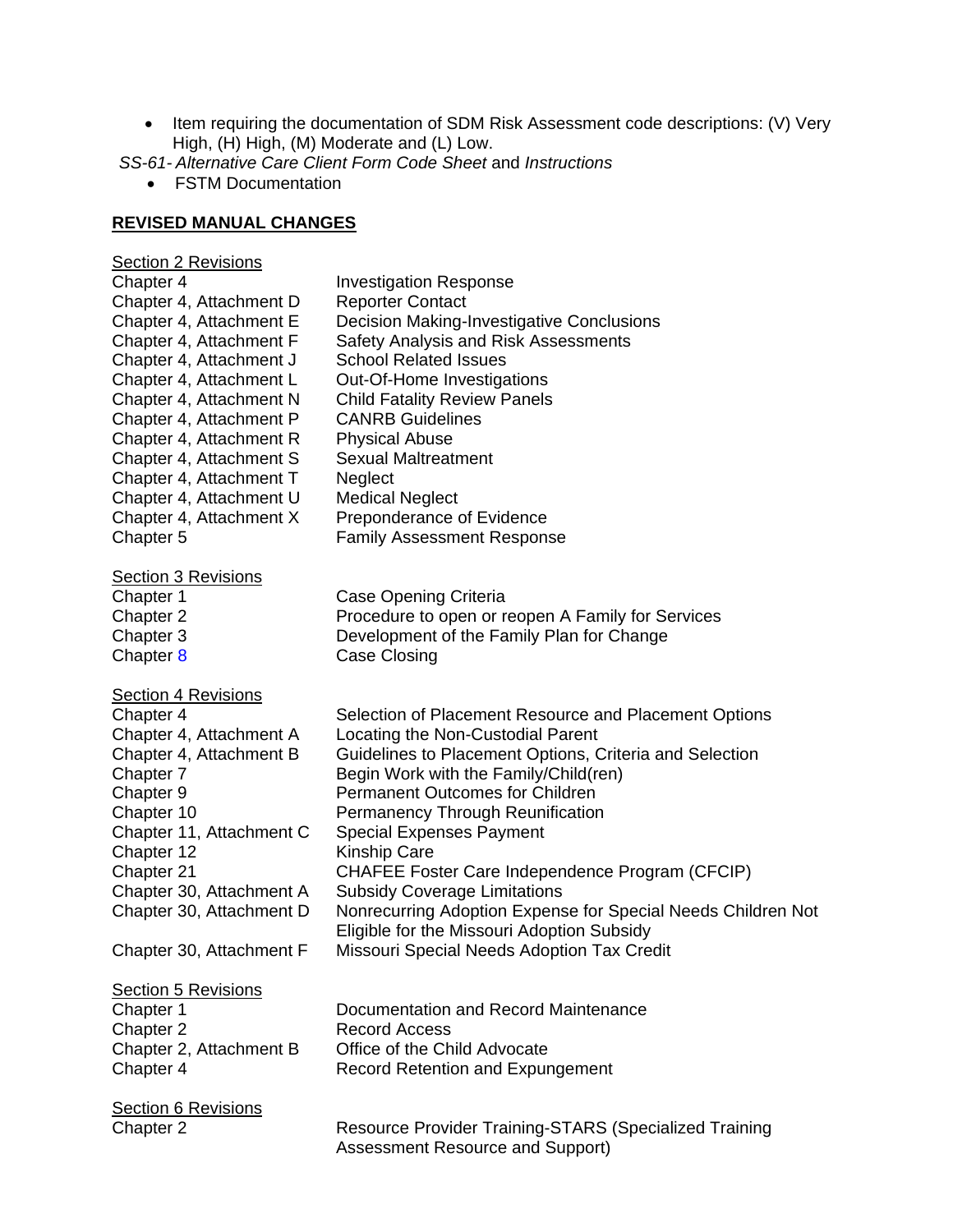| Chapter 3               | Resource Family Assessment and Licensing                   |
|-------------------------|------------------------------------------------------------|
| Chapter 3, Attachment A | Guide for Conducting Foster/Kinship Family Assessments     |
| Chapter 3, Attachment D | <b>Guide for Conducting Renewal Assessment</b>             |
| Chapter 3, Attachment E | Foster/Kinship Family Renewal Assessment Recording Outline |
| Chapter 3, Attachment H | Guide for Conducting Adoptive Family Assessment Services   |
| Chapter 3, Attachment I | Adoptive Family Assessment Recording Outline               |
| Section 7 Revisions     |                                                            |
| Glossary/Reference      |                                                            |
| Chapter 10              | <b>Chronic Neglect</b>                                     |
| Chapter 16              | Children's Division's Role in Drug-Involved Cases          |
| Chapter 18              | Investigative Interviewing                                 |

### NECESSARY ACTION:

- 1. Review this memorandum with all Children's Division Staff.
- 2. Review revised *Child Welfare Manual* sections listed under *Manual Sections* Column.
- 3. Review above listed *Revised Forms* and respective instructions.
- 4. All questions should be cleared through normal supervisory channels.

## FMS/RDM/cb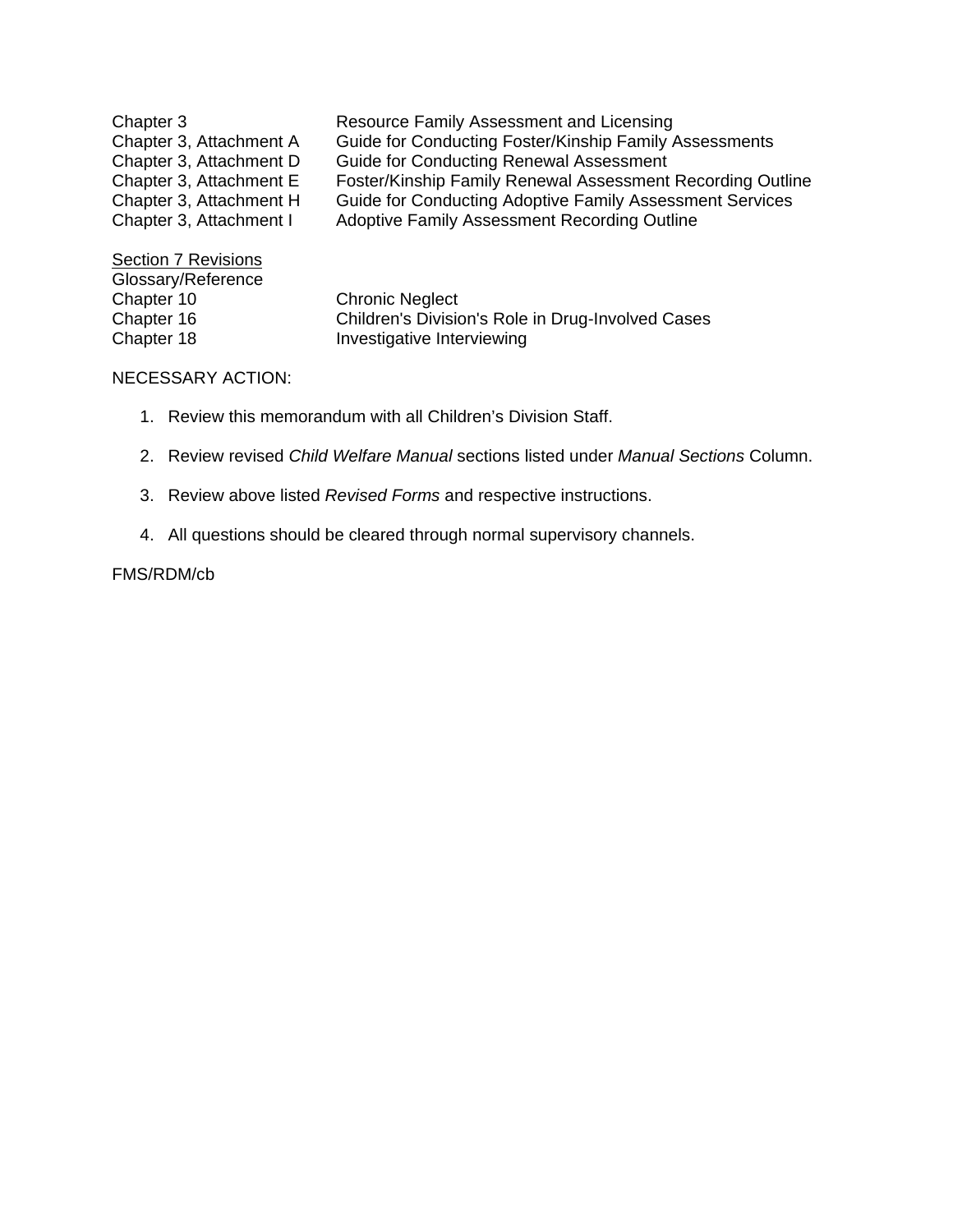## **HB 1453: Reunification**

## **210.117 RSMo**

HB 1453 impacts policy regarding the reunification of children with their parent/custodian.

## **Current Policy:**

Current policy has no specific requirements regarding the criminal history of a parent when reunifying a child with that parent.

#### **New Policy:**

 Add language to policy, reflecting statutorial requirements that disallows the reunification of children in the custody of the state to be reunited with a parent or placed in a home in which the parent or any person residing in the home has been found guilty of, or pled guilty to a felony violation of chapter 566 RSMo, with the exception of 566.034 RSMo, or section 568.020, 568.045, 568.060 (except for subdivision 1 of subsection 1), 568.065, 568.070, 568.080, 568.090 or 568.175 RSMo when a child was a victim. (See listing below)

#### **NOTE: The following revised statutes can be founded at [http://www.moga.state.mo.us/statutesearch/.](http://www.moga.state.mo.us/statutesearch/)**

A child under the jurisdiction of the Juvenile Court may **never** be reunited with a parent or placed in a home when the parent or any person residing in the home has been convicted of the **bolded** offenses, the others may be considered.

## **Chapter 566 Sexual Offenses**

#### **Sections**

| 566.030   | <b>Forcible rape</b>                          |
|-----------|-----------------------------------------------|
| 566.032   | Statutory rape, first degree, penalties.      |
| 566.034   | <b>Statutory rape second degree</b>           |
| 566.040.1 | Sexual assault, penalties.                    |
| 566.060.1 | Forcible sodomy, penalties.                   |
| 566.062   | Statutory sodomy, first degree, penalties.    |
| 566.064.1 | Statutory sodomy, second degree, penalty.     |
| 566.067.1 | Child molestation, first degree, penalties    |
| 566.068.1 | Child molestation, second degree, penalties.  |
| 566.070.1 | Deviate sexual assault, penalty.              |
| 566.083.1 | Sexual misconduct involving a child, penalty. |
| 566.090.1 | Sexual misconduct, first degree, penalties.   |
| 566.093.1 | Sexual misconduct, second degree, penalties.  |
| 566.095.1 | Sexual misconduct, third degree, penalty.     |
| 566.100.1 | Sexual abuse, penalties.                      |
| 566.111.1 | Unlawful sex with animal, penalties.          |
|           |                                               |